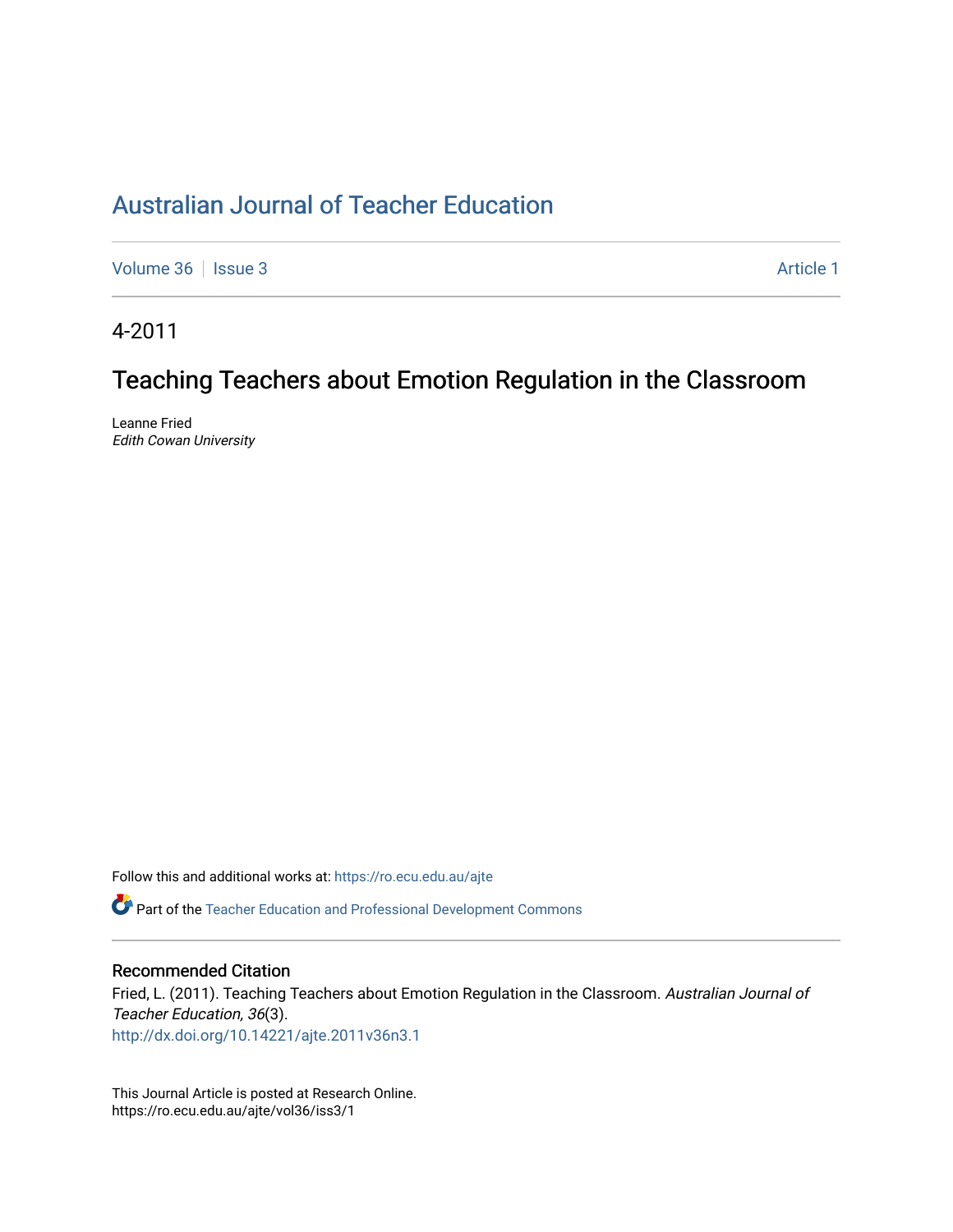# **Teaching Teachers about Emotion Regulation in the Classroom**

# Leanne Fried Edith Cowan University

*Abstract: Emotions affect, and are intertwined with, many of the cognitive processes of learning and also classroom motivation and social interaction. There are often times within daily classroom life that students and teachers are required to, or feel compelled to, regulate their emotions. Limited research has shown that particular aspects of classroom environments can enhance emotion regulation strategy development. In addition, research indicates that some emotion regulation strategies are more effective than others, with antecedent strategies appearing favourable. Using a self-regulation perspective, this article takes a broad look at emotion regulation in the classroom through a review of relevant research, including the author's own. The article investigates the importance of emotion regulation in the classroom and subsequently how emotion regulation development can be enhanced.*

#### **Introduction**

Up until the last fifty years, psychologists have paid little attention to emotions. At different stages, the behaviourist tradition and the subsequent cognitivist movement both underplayed the importance of emotions, mainly because they were not directly observable. Even as emotions gained some recognition in the early 1900s, psychologists tended to view them as possible obstructions to people making good decisions and focusing on tasks. In the mid-1900s, Maslow (1943) changed the direction of this thinking when he described how people can build emotional strength, making emotions pertinent to education. Thus, whereas emotions were previously regarded as irrational and inexplicable, they were then conceived as being rational and related to logic and understanding (Griffiths, 1984). The latter conception allowed emotions to be organised and shaped (LeDoux, 1998); and, because emotions can convey valuable information and enhance cognitive processes, they have become viewed as integral to the learning process (Schutz & Lanehart, 2002).

Today it is recognised that aspects of cognition that are the focus of schooling – learning, attention, memory, decision making, motivation and social functioning are not only affected by emotion but intertwined within emotion processes. In addition, application of knowledge, facts and logical reasoning skills learnt at school to real world situations requires emotion processes (Immordino-Yang & Damasio, 2007). The new directions in thinking about emotions have contributed to a greater understanding of student and teacher experiences of emotion and, in particular, an enhanced knowledge of how emotion can be regulated. We now know that emotion regulation is associated with favourable education outcomes (e.g. Boekaerts, 2002; Gumora & Arsenio, 2002). However, specific emotion regulation research still needs to occur in order to understand adaptive regulation and how it may be enhanced in the classroom.

In this article I examine emotion regulation in the classroom through a review of current research, including my own. Classroom emotion regulation can be considered from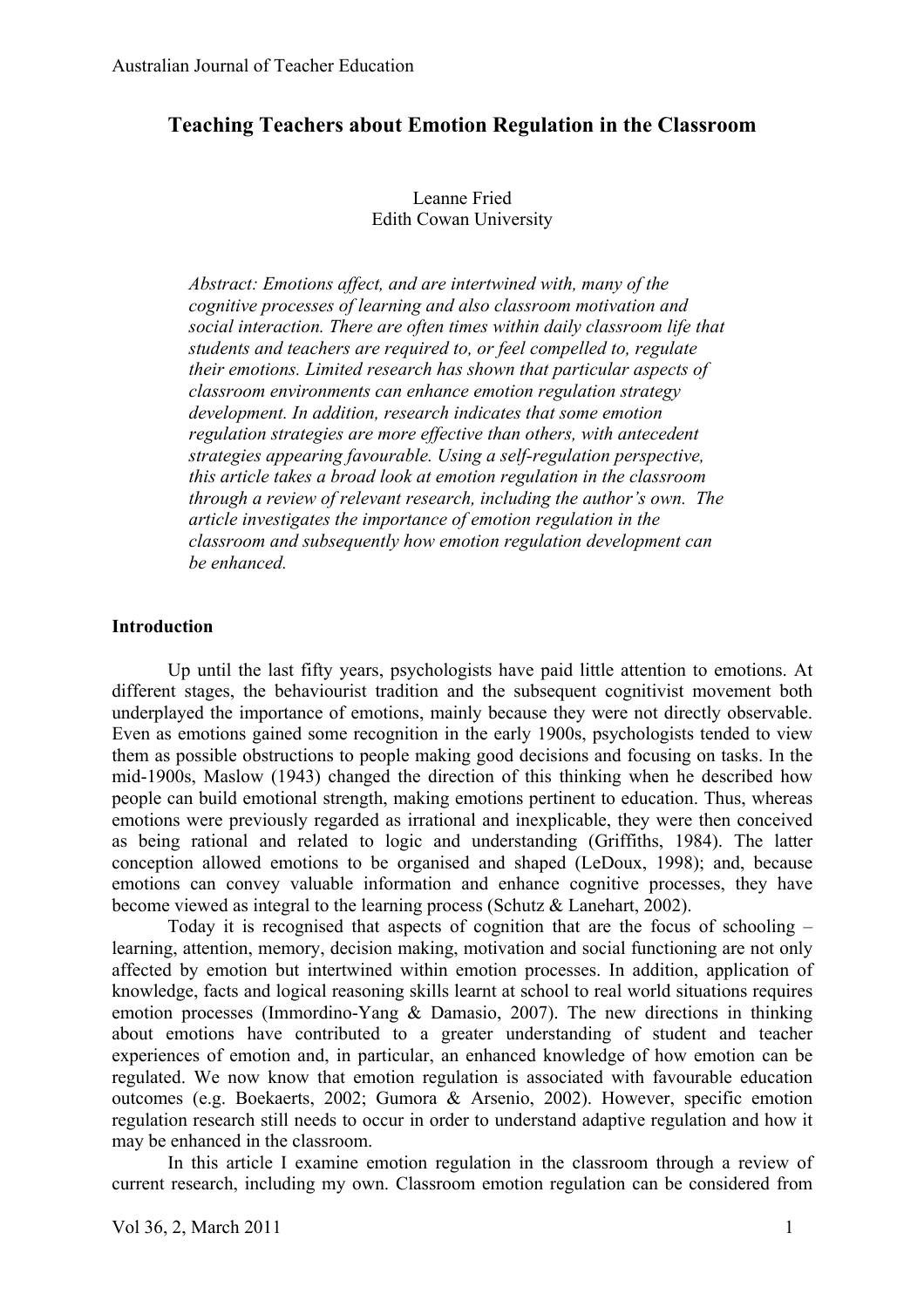different, equally important, perspectives. These include teacher regulation of student emotions, student and teacher regulation of their own emotions and student regulation of other student emotions. As self-regulation is now highly valued in education, the 'self' aspects of emotion regulation will be considered in this paper. The paper will focus particularly on student emotion regulation, with some reference to teacher emotion regulation. The aim of the paper is to develop teachers' understanding of emotion regulation in the classroom through a discussion of its importance, use and development. In the process, the paper will also draw attention to aspects of this concept that need further investigation. Classroom emotion regulation is an important topic. Focussing on emotion regulation may assist education to achieve the dual goals of developing students understanding of the world around them, and of themselves.

In the main body of this paper I begin by outlining what is currently known about the relationship between emotion and learning, thus building a case for why a focus on emotion regulation is important. Next, in order to further develop an understanding of emotion regulation, classification systems are outlined and research findings related to emotion regulation strategy use are presented. Finally, some pedagogical practices that enhance healthy emotion regulation development are discussed.

### **Emotions and Learning**

Schooling is an emotionally laden process for students, teachers and parents (Schutz, Hong, Cross & Osborne, 2006). Emotions are intimately involved in virtually every aspect of the teaching and learning process (Schutz  $\&$  Lanehart, 2002) as they are, according to appraisal theorists (Roseman & Smith, 2001), based on an individual's cognitive interpretations and appraisals of specific situations. In addition, it is now recognised that emotions serve as a powerful vehicle for enhancing or inhibiting learning (Greenleaf, 2002).

Research by Linnenbrink and Pintrich (2000) and others has indicated that emotions are not only based on cognitive processes but may also exert a powerful influence on these and motivational processes. For example, negative emotions can reduce working memory, the memory system used for holding and manipulating information while various mental tasks are carried out (Linnenbrink & Pintrich, 2000); and, in reverse, tasks that load working memory capacity can clear the mind of negative feelings (Van Dillen & Koole, 2007). Positive emotion can broaden thought-action repertoires (Fredrickson, 2001), suggesting that students and teachers who experience more positive emotions may generate more ideas and strategies. In addition, emotions can have an impact on different cognitive, regulatory and thinking strategies (Pekrun, 1992). For example, negative emotions lessen the probability that students will use cognitive strategies for deeper, more elaborate processing of information (Linnenbrink & Pintrich, 2000). Emotions also affect categorising, thinking and problem solving (Sutton & Wheatley, 2003). Emotion can affect the attentional resources available for engaging in cognitive processes and impact on various motivational processes, with positive emotions found to enhance levels of intrinsic motivation (Linnenbrink & Pintrich, 2000). These are some of the relationships between emotions and learning processes that justify a focus on classroom emotion regulation.

Another aspect that needs to be considered in relation to emotion is the way the brain functions. For example, when a student is under stress, the majority of the brain shuts down and it reverts to survival needs, such as defensiveness and attention-seeking (Weare, 2004). It is crucial that school personnel avoid adding to students' stress and use knowledge of the brain to enhance student learning. One way to do this is to supply students with the basic human needs, such as: the need for belonging, competence and autonomy (Deci, 1980).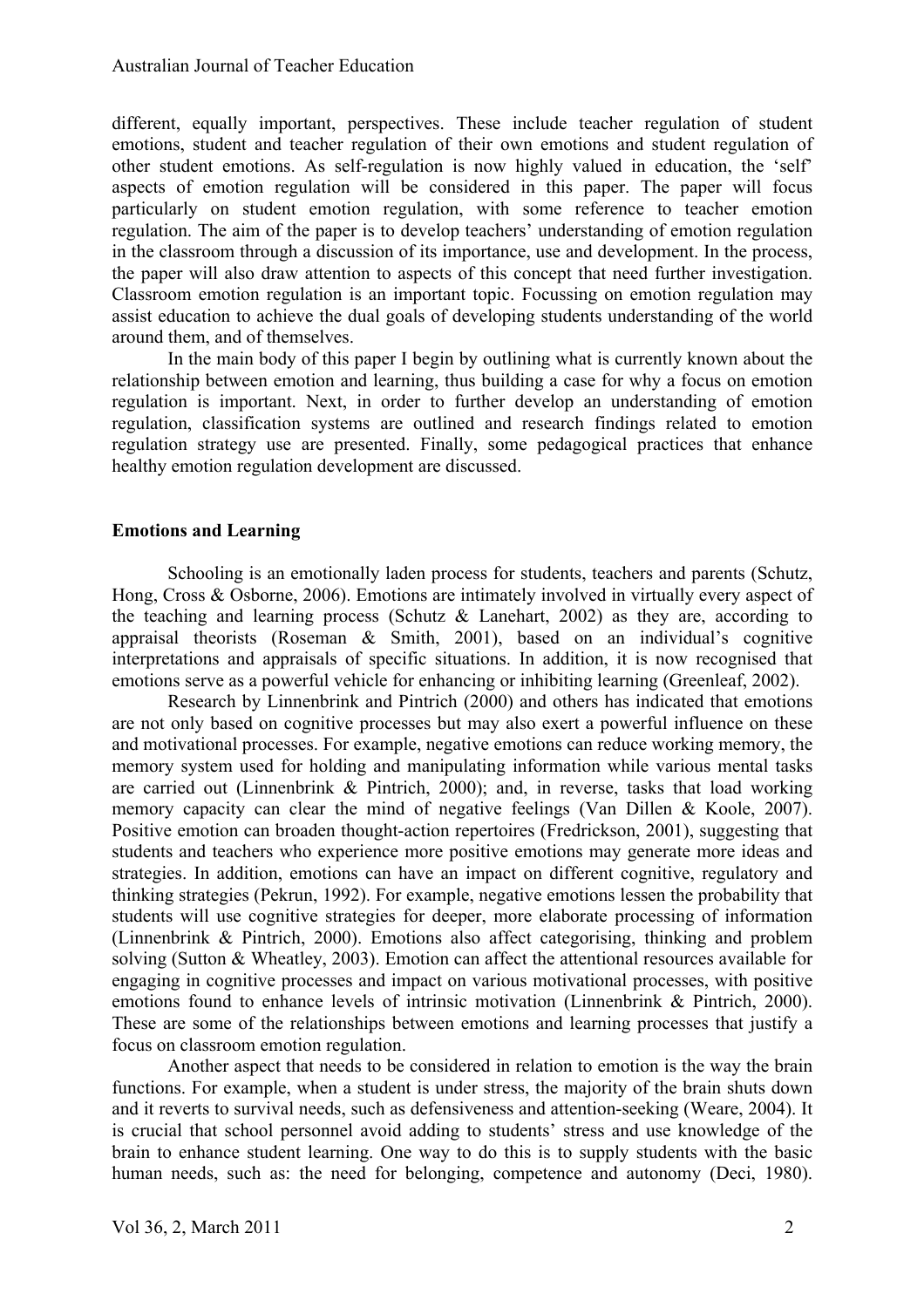Another way is to link students' learning experiences with strong positive emotions, thus enhancing their memory of these experiences (Parrott & Spackmann, 2000) especially for central details (Heuer & Reisberg, 1992). Therefore, using the way the brain operates to shape pedagogy and classroom or school environments can not only improve learning but also reduce the need for student emotion regulation.

### **What is Emotion Regulation?**

Emotions and emotional responses can serve people well, but there are times when emotional responses do more harm than "good" (Gross, 2002). This finding supports the view that emotions periodically need to be regulated, which is particularly relevant in a school setting where rules for social conduct exist. A simple definition of emotion regulation is the ability to control the experience and expression of emotions (Gross, 2002). Since students do not necessarily choose to be at school or to participate in particular learning activities, they therefore may need to regulate a variety of emotions in the classroom (Turner, Meyer & Schweinle, 2003). Teachers also face situations that may make them feel angry, frustrated, disgusted, and sad, and they need to find appropriate ways of regulating these emotions in the classroom (Hargreaves, 2000). The development of emotion regulation is therefore important for both students and teachers. Having to regulate students' and their own emotions in the classroom is commonly reported by teachers as one of the stressors of the job (Sutton, 2004). There is a paucity of research both on student use of emotion regulation strategies and on teachers' ability to regulate intense emotions, including how response to stressors may contribute to or prevent burnout (Sutton, 2004).

In some studies (for example those on emotional intelligence (Mayer & Salovey, 1997) emotion regulation is regarded as one of three general facets required for emotional competence. The other two are: (a) understanding or appraisal of emotion—the ability to correctly identify, appraise and understand emotional expressions and internal emotional states of oneself and; (b) expression of emotion— the ability to communicate one's emotions through verbal (language) and non-verbal (facial and vocal expressions, gestures, posture) means (Weare, 2004). Although emotion understanding, expression and regulation are sometimes talked of as separate concepts, emotion understanding and expression are in fact important phases of emotion regulation (Gross & Thompson, 2006). Emotion understanding and expression fit within both Koole's (2009) and Gross's (2001) emotion regulation classification systems, discussed in the next section.

As stated previously, researchers have come to realise that emotion regulation has a valuable place in the classroom. Emotion regulation enables the individual to have some control over his or her behaviour (Melnick & Hinshaw, 2000) and remain engaged with the environment. Regulation also enables students and teachers to avert/avoid negative emotions and enhance positive emotions. The employment of emotion regulation strategies can maintain individual well-being and improve interpersonal functioning (Gross & John, 2003). Therefore, emotion regulation strategies will also affect a student's ability to learn and function at school. A limited amount of classroom research has indicated that students who regulate their emotions are more successful at learning tasks (Boekaerts, 2002). Gumora and Arsenio (2002) found that early adolescents' emotion regulation and general affective dispositions made a significant contribution to academic achievement over and above the influence of other cognitive contributors.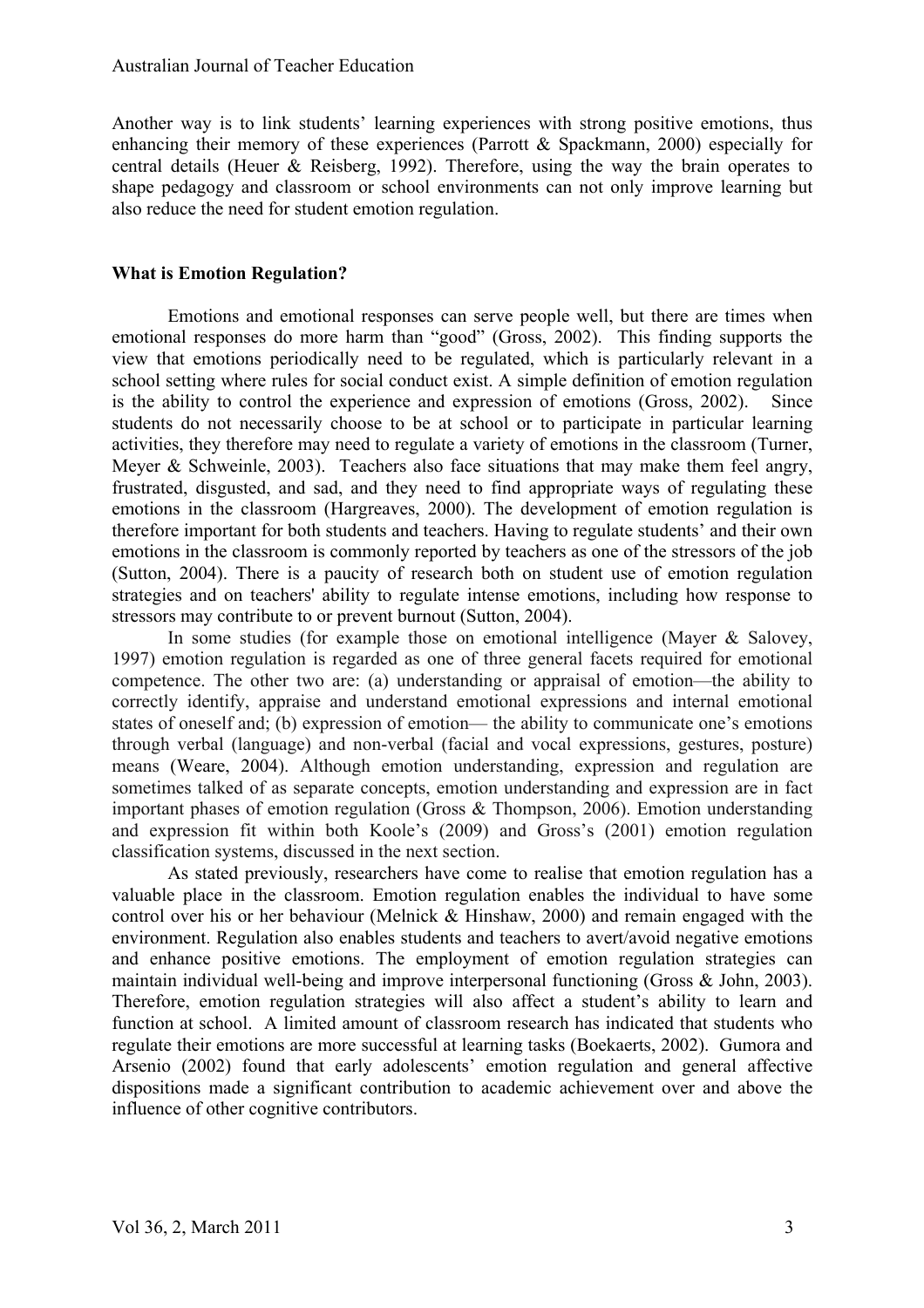#### **Classification of Emotion Regulation Strategies**

Comprehension of the emotion regulation classification systems is required to understand emotion regulation strategies. A system of classification specifically designed for the classroom has not been developed, however both the Koole (2009) and Gross (2001) systems have some application to such an environment. Emotion regulation strategies have been classified according not only to the target of the strategy and psychological function (Koole, 2009) but also to where they occur on the response time-line (Gross, 2001). The main targets of emotion regulation are attention, emotion-relevant knowledge and body manifestations of emotion, while the psychological function can be need oriented, person oriented or goal oriented (Koole, 2009). Gross (2001) termed emotion regulation strategies as antecedent or response-focused. Antecedent strategies are those implemented before the onset, or in the early stages of the emotion response; whereas response-focused strategies are concerned with managing the physiological or behavioural responses to an emotion. Koole (2009) argues that many of the strategies can be used at various times along the emotiongeneration timeline.

There are many strategies that people can use to regulate emotions; the classification of which depends on whether you use Gross's or Koole's system. For example, the strategy of focusing on breathing is classified by Koole as one that targets body manifestations of emotion and is person-oriented; Gross classifies this as a response-focused strategy. And the strategy of thinking about other things or deliberately distracting oneself is classified by Koole as an attention-targeting strategy with a need oriented psychological function, whereas Gross classifies it as an antecedent strategy in the category of attentional deployment.

Few researchers have examined the types of emotion regulation strategies students or teachers use in the classroom. In my doctoral research (Fried, 2010), and using Gross' classification system, I found that middle school students used a variety of antecedent emotion regulation strategies, including: 1) projection strategies— how the student will feel on completion of the task (for example, "I think about how I will feel when I have completed the task"), or the consequences of doing poorly or well (for example, "I think about how annoyed my parents will be if I don't do well at school" or "I think about what I will be able to do if I do well at school"), and 2) self-talk strategies — those related to building up confidence at the beginning of a learning task (for example, "If I am feeling hesitant in class, I tell myself *You can do it*!). They also used response-focused strategies such as thinking about other things to make them feel better. This study surveyed 200 middle school students using a modified standardised tool to measure the use of emotion and motivation regulation strategies. Focus group discussions were initially employed to develop the instrument for use with adolescent school students.

Students in my study used emotion regulation strategies infrequently. This may be because of the nature of emotion regulation strategies or because the survey given to them did not refer to all the possible strategies they used. Certainly the students also experienced difficulty in identifying the emotion regulation strategies they used. The latter may be attributed to the fact that these strategies had become taken for granted and thereby tacit (Mauss, Bunge & Gross, 2007). Thus, students may not be aware that they are using some strategies. It is also the case that the students in my study had little experience in emotion identification; however, there seems little doubt that their ability to recognize and discuss emotions and regulation strategies would improve with focus and opportunity (Zins, Bloodworth, Weissberg  $&$  Walberg, 2007). It is obvious that more research is needed to understand student use of particular emotion regulation strategies.

Teachers recognize the importance of regulating their emotions but often think this means keeping their feelings hidden from students (Carson & Templin, 2007). A study by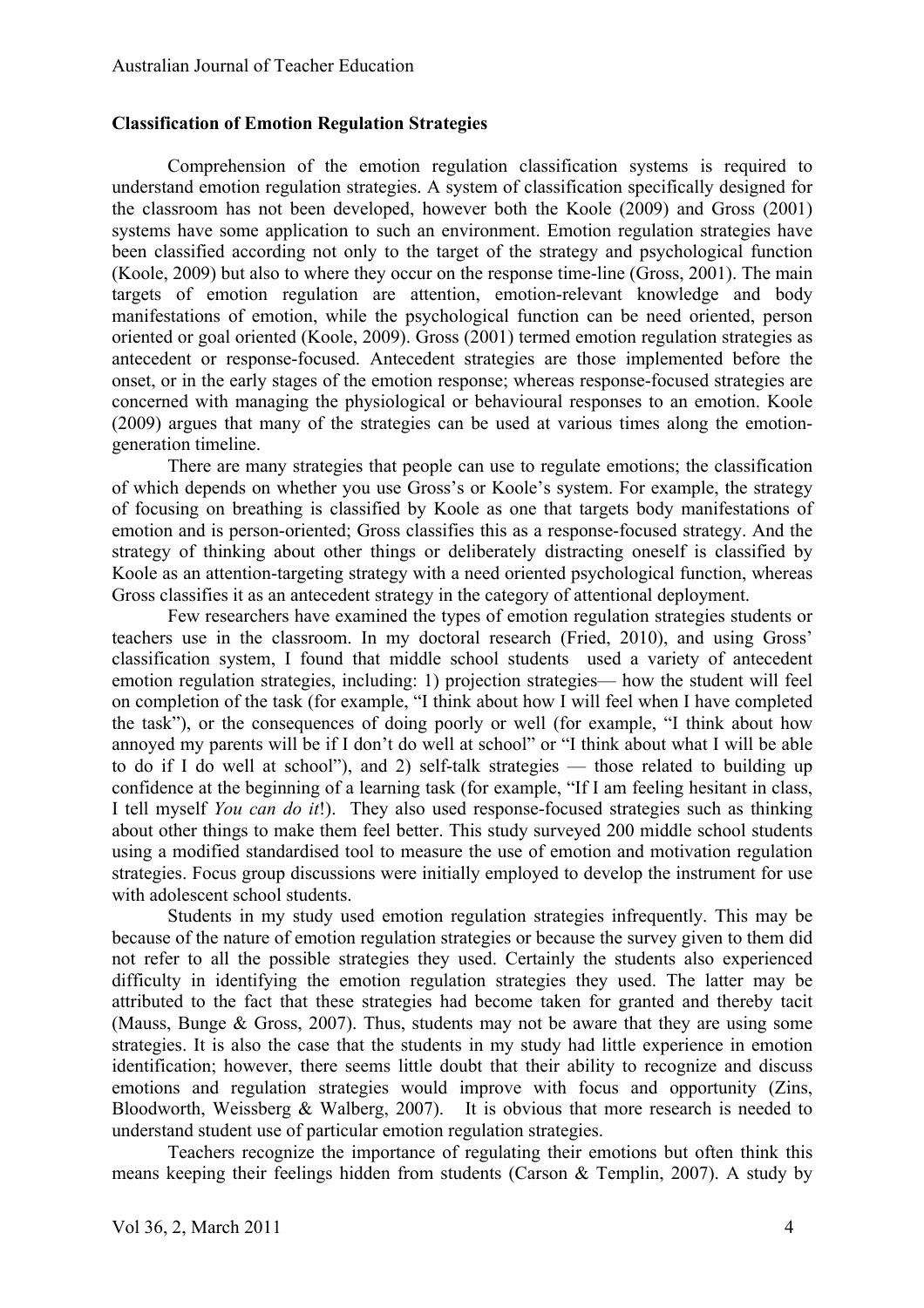Sutton (2004) found that teachers believed that their ability to regulate their emotions was related to their effectiveness in the job. 'Down-regulating' negative emotions tended to be the most common goal of emotion regulation strategies although 'up-regulating' positive emotion was also viewed as important. In the Sutton study, the regulation strategy of emotion expression was also viewed as important to teacher effectiveness.

## **Adaptive Emotion Regulation**

Individuals differ in their use of emotion regulation strategies, as they differ in their experience and expression of emotions (Gross & John, 2003). By implication, emotion regulation strategies that are effective for one person may not be so for another. However, there may be some strategies that are universally effective. For example, Prizmic (2000) found that cognitive reappraisal strategies, such as a student re-evaluating the meaning of a task, have been correlated with more positive emotions; whereas passive strategies, such as distraction or avoidance correlated with more negative emotion after use, while Gross and John (2003) found cognitive strategies in general were more effective than strategies aimed at regulating the bodily affects of emotion. This, however, was only partly supported by Koole (2009) who found that progressive muscle relaxation effectively down-regulates stress.

In my study antecedent emotion regulation strategies were positively correlated with student personal competence (Fried, 2010). On the other hand, response-focused emotion regulation strategies, such as counting to ten or focusing on breathing, were found to be negatively correlated with student social competence (Fried, 2010). I also found that response-focused emotion regulation strategies were negatively related to academic engagement in the classroom. Other research (Baumeister, Bratslavsky, Muraven & Tice, 1998) has showed that overuse of certain strategies, particularly suppression strategies, seemed to have a cost, usually to the working memory. Depression may also result from the overuse of suppression (Kuhl & Fuhrmann, 1998). These research results indicate that emotion regulation strategies affect outcomes for students, with the timing of their application and the level of use highly relevant. In addition, the development of emotion regulation strategies may be similar to the development of physical skills, with some training required (Baumeister et al., 1998).

#### **Enhancing Emotion Regulation in the Classroom**

Although more needs to be done to understand the affects of the use of specific emotion regulation strategies, particularly in relation to teacher strategy use, research indicates that student emotion regulation strategy use may be an important indicator of positive education outcomes. Indications to this point in time are that antecedent emotion regulation strategies have benefits over response-focused strategies. Teachers can address the development of student antecedent emotion regulation in the classroom through a number of means. One way of doing this is to model strategies that, in turn, may be used by students (Pincus & Friedman, 2004). This can assist teachers in addressing both their own and student emotions. A school focus on the importance of emotions and emotion development may frame pedagogy and curricula sufficiently such that specific structured programs are not necessary. Emotion development in the classroom can be fostered or frustrated by school structures (Hargreaves, 2000). No matter which way they are addressed, emotions in children's school experiences should not focus on what a child can't do but more about framing the place of emotion in our schools (Hoffman, 2009). School and classroom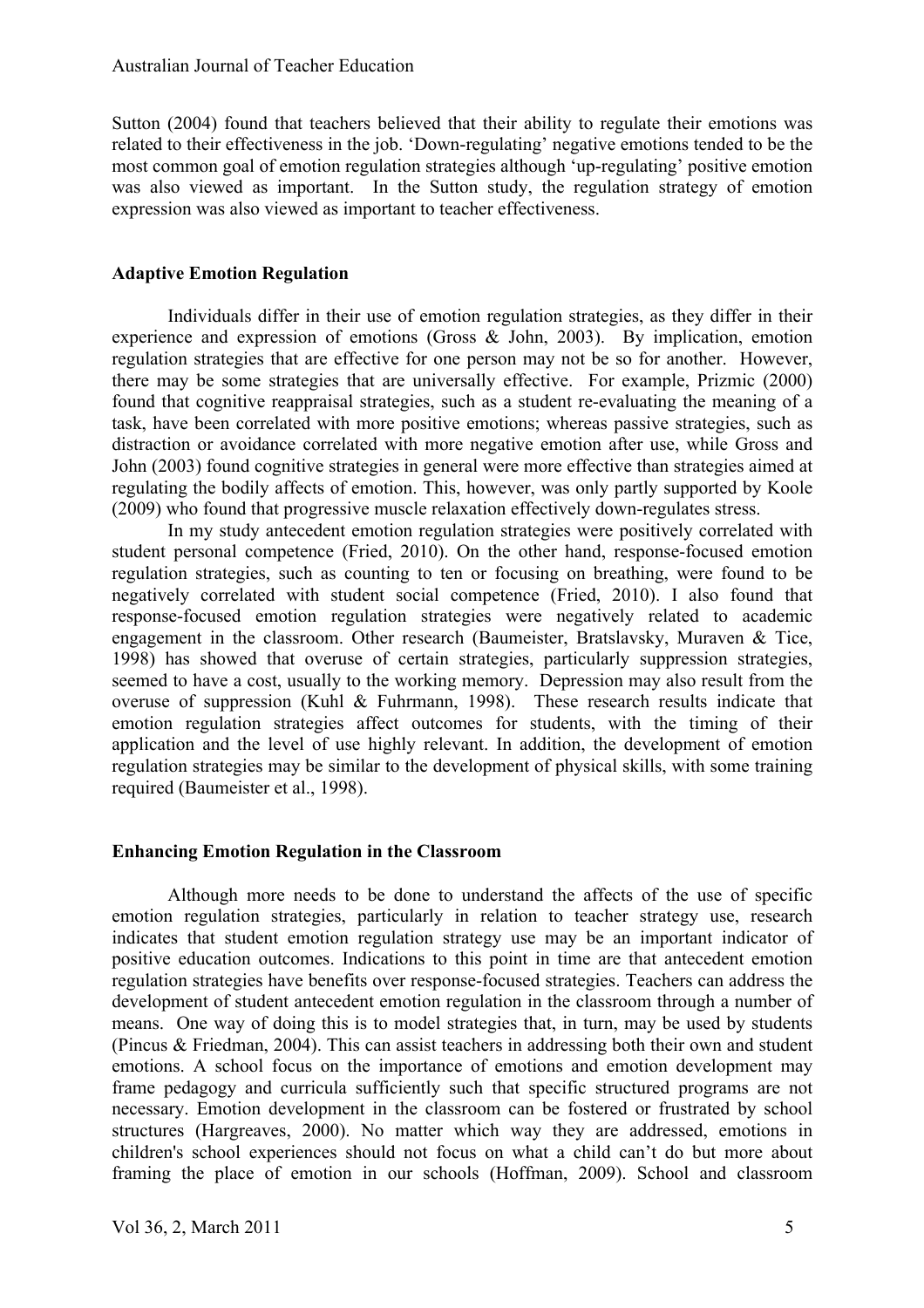environments that are structured around opportunities for expressivity, teacher autonomy support and a sense of belonging, as discussed below, are conducive to the healthy development of student emotion regulation strategies.

Expressive environments have been found to positively develop the emotion regulation capacity of the individual (Eisenberg, Cumberland & Spinrad, 1998). Children who are more skilled at using emotion-related language and understanding emotional experiences may be better at regulating their own arousal during distressing situations (Eisenberg et al., 1998). In my research, students from expressive families were found to be less likely than others to use response-focused strategies (Fried, 2010). It may be that expression of emotions acts as an early regulation strategy, relieving the need to employ strategies at a later stage. Although not supported by a sufficient data base, the discussion of emotional experience in the classroom could help shape the development of student emotion regulation strategies, or itself act as an emotion regulation strategy (Weare, 2004).

Talking about emotional experience can help a child to build a coherent body of knowledge about emotional expressions, situations, and causes (Denham & Kochanoff, 2002). Emotion talk gives children a tool to use in emotion regulation, allowing them to separate impulses from purposeful behavior (Thompson, 1991). In addition, teachers can learn a considerable amount by talking to individual students about their emotions as the need arises. For example, the teacher can learn about what the student values (Op 't Eynde, 2004). Having the opportunity to develop emotion knowledge through supportive forums can not only assist teachers to understand themselves and what is happening in their classrooms, but can also assist them in their own emotion regulation.

Feelings of belonging or affiliation created through the family or school environment are associated with perceptions of control, self-regulation, motivation (Baumeister, DeWall, Ciarocco & Twenge, 2005), academic achievement and development of basic psychological processes important to student success (Osterman, 2000). One of these "basic psychological processes" that Osterman links to belonging is internalization. This is explained as student ability to assimilate external regulation into the self. Students who experience internalization are able to rely on their own regulation, or self-regulation, rather than looking to external forces. In my research, students with strong feelings of family cohesion, which can enhance a sense of belonging, were more likely than others to use emotion regulation strategies (Fried, 2010). However, school affiliation did not show significant correlation with student emotion regulation strategy use. More research needs to be conducted on the concept of school affiliation and its relationship with emotion regulation.

Feelings of belonging can be enhanced in the classroom through collaborative learning (Korinek, 1999). In addition, collaborative learning situations allow students to regulate their individual emotions and those of the group (Jarvela, Hurme & Jarvenoja, 2007). This is because in collaborative learning situations students are required to constantly communicate and negotiate with other group members. Socially shared learning tasks may also provide an opportunity for the development of new strategies for motivation and emotion regulation, strategies that may not be within the repertoire of the individual (Jarvenoja & Jarvela, 2009). Problem-based learning or inquiry learning situations, often undertaken in a collaborative manner, have also been found to assist in the development of self-regulated learning strategies (Hmelo-Silver, 2004) as by their nature they allow students the autonomy to control their learning and often expose students to ambiguity. Ambiguity can enhance the development of mindfulness (Langer, 2000), discussed further on in this paper.

Teacher support in the classroom can influence emotion regulation development. Research has shown that when students feel emotionally and academically supported by their teacher, they are more likely to use self-regulated learning strategies (Ryan & Patrick, 2003) and student perception of teacher support has a direct effect on how motivated and interested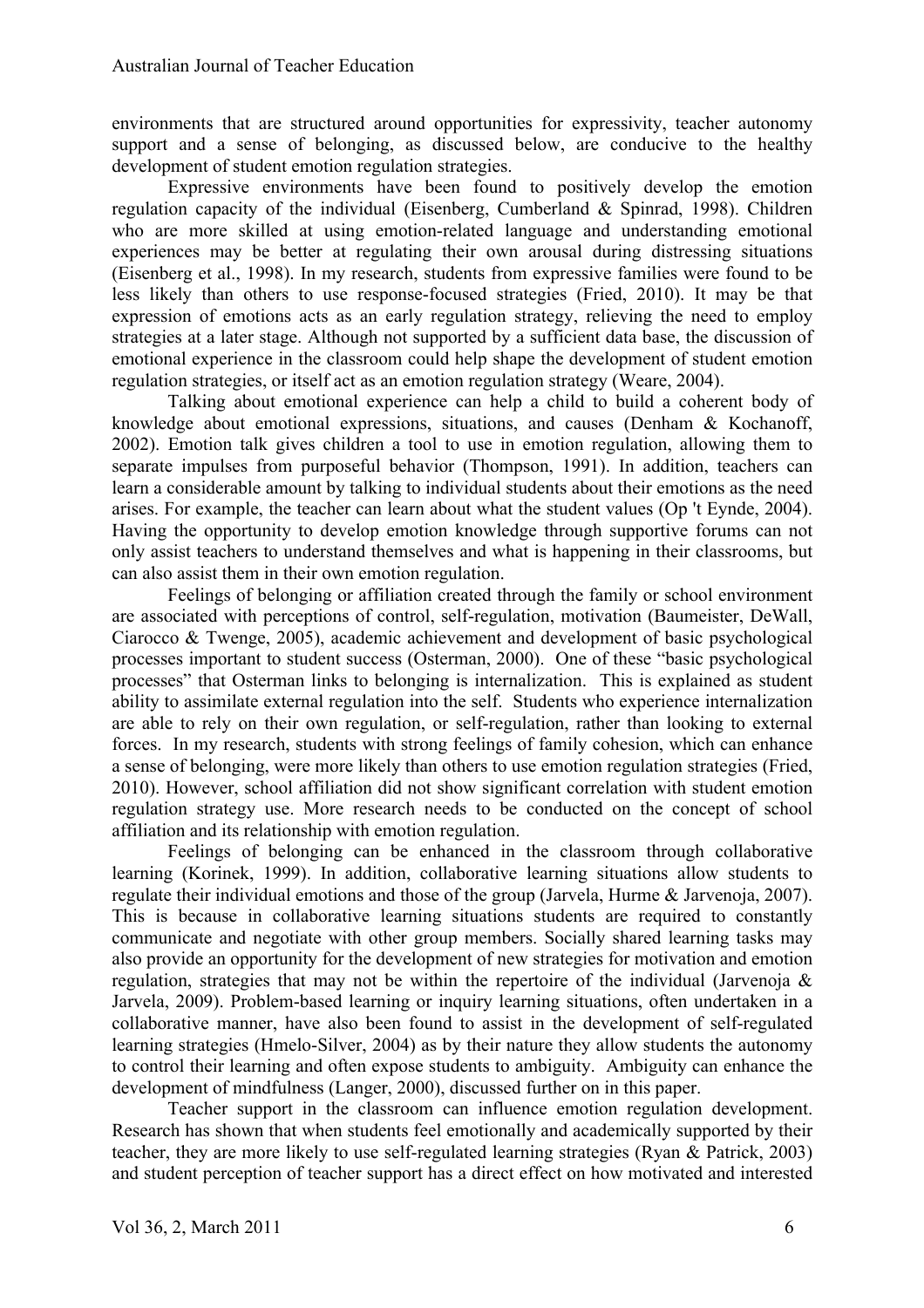students feel in the classroom (Wentzel, 1998). In my research, teacher support made a significant contribution to the prediction of the use of antecedent emotion regulation strategies (Fried, 2010).

Teacher support can be classified as either controlling or autonomy supportive. An autonomy supportive teaching style is when students are encouraged to think for themselves, make many of their own decisions and have some control over their own learning (Reeve, Jang, Carrell, Jeon & Barch, 2004). An autonomy supportive teaching style enables students to regulate aspects of their learning, including emotions (Zimmerman & Lebeau, 2003). Evidence suggests that students are more successful and happier at school if they are encouraged to be autonomous; the degree of autonomy allowed depends on the student's stage, age, personality and attitudes (Wubbels, Brekelmans & Hooymayers, 1991)*.* 

A classroom environment that presents opportunities for meditation and mindfulness, with their focus on attention, may also enhance student emotion regulation development. Mindfulness has been defined as the process of drawing distinctions between things thus enabling one to be situated in the present (Langer, 2000). According to Ekman (2004), mindfulness involves the method of focusing on automatic biological processes such as breathing, which induce well-being and a state of calm and promote the ability to be more aware of, and regulate, emotions. Thus mindfulness is a heightened state of awareness and involvement (Langer, 2000).

Initially, research on mindfulness was located in the health sciences. But mindfulness has been shown to have relevance to education. Students have been taught to employ mindful attention through training in looking closely, investigating various perspectives and possibilities, and introducing ambiguity (Langer, 2000). Mindfulness-based practises may also help students and teachers relieve stress (Winzelberg & Luskin, 1999).

# **Conclusion**

It is recognised that many teachers have difficulty regulating the emotions of students in their classroom and the overall emotional climate of the class (Sutton, 2007). Training teachers to assist students with the regulation of their own emotions is therefore important. Teachers need a firm intellectual understanding of self-regulated learning in order to encourage students to develop these skills (Boekaerts & Corno, 2005).

It is important to recognise that student and teacher emotions and emotion regulation influence and are influenced by the emotional climate of the school as well as the principals, teachers, and parents with whom they interact (Hargreaves, 2000; Zembylas, 2007). The role that emotions play in teachers' work tends to be downplayed or ignored in policy and standards frameworks (O'Connor, 2008). A greater understanding of the role of emotions in the teaching profession can help in the training of teachers to be well equipped to tackle the demands of the classroom and achieve the goal of educating students who can take greater control of their lives.

Because emotions have a significant effect on learning and because schooling is an emotional process, there are times when students and teachers need to implement emotion regulation strategies in the classroom. Although individuals differ in their emotion experiences and expression, it is possible that some strategies are more adaptive than others. This needs further investigation in future research. Means of enhancing emotion regulation in the classroom, through supportive, collaborative and expressive classroom environments have been discussed in this article, although much is still to be learnt. Further research on emotions and emotion regulation in the classroom will help to reposition the importance of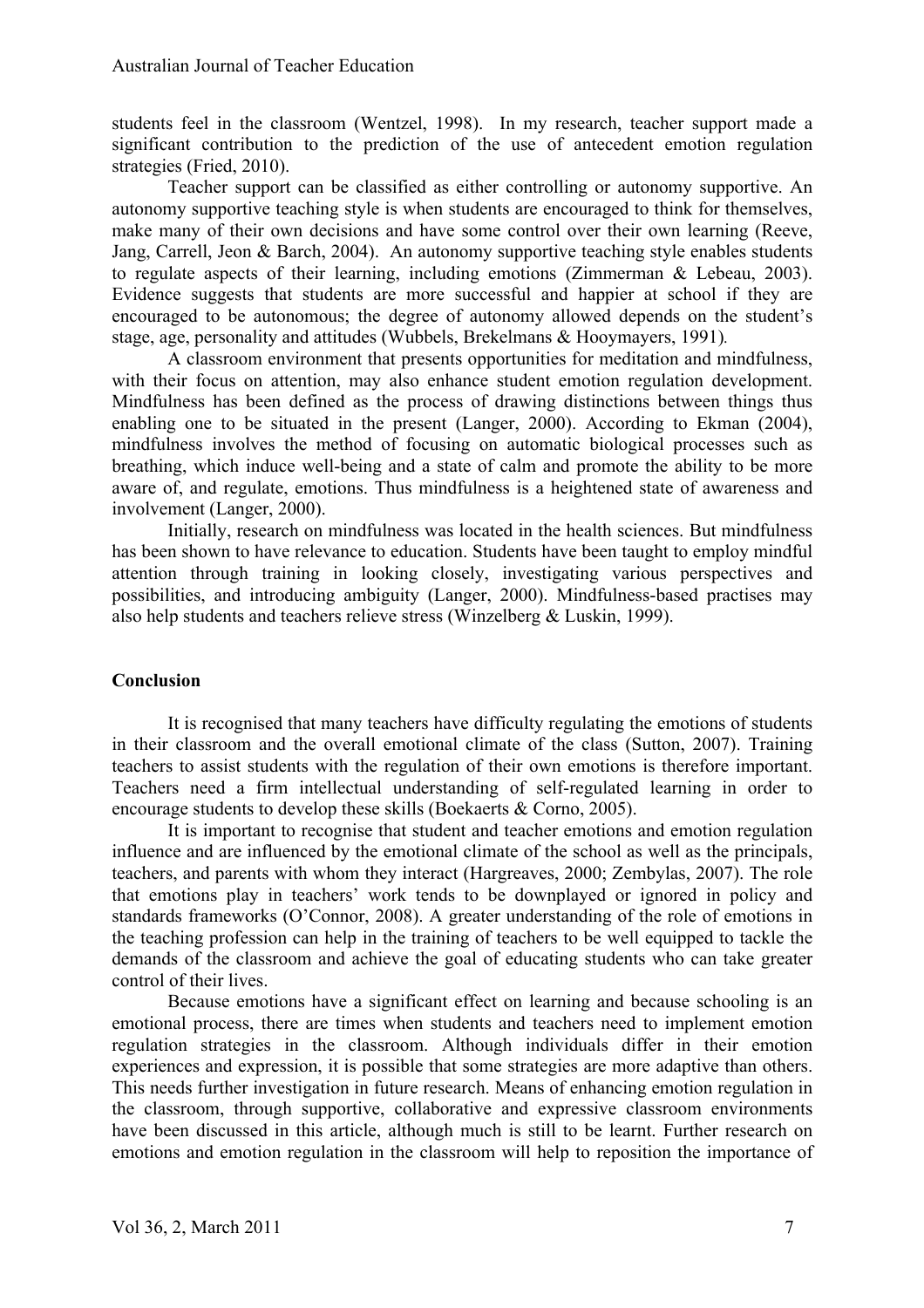emotions and not only assist teacher's own emotional development but also their ability to facilitate healthy emotion development of their students.

# **References**

- Baumeister, R. F., Bratslavsky, E., Muraven, M., & Tice, D.M. (1998). Ego depletion: Is the active self a limited resource? Journal of Personality and Social Psychology,74, 1252- 1265.
- Baumeister, R. F., DeWall, N., Ciarocco, N. J. & Twenge J. M. (2005). Attitudes and Social Cognition: Social Exclusion Impairs Self-Regulation. Florida State University and Florida Atlantic University. Retrieved November 10, 2008 from: http://bluehawk.monmouth.edu/~nciarocc/baumeister.%20dewall%20et%20al.pdf.
- Boekaerts, M. (2002). Toward a model that integrates motivation, affect and learning. In L. Smith, C. Rogers & P. Tomlinson (Eds.), Development and motivation: Joint perspectives. Leicester, England: British Psychological Society.
- Carson, R.L., Templin, T.J. (2007). Emotion regulation and teacher burnout: Who says that the management of emotional expression doesn't matter? Paper presented at the American Education Research Association Annual Convention, Chicago.
- Deci, E.L. (1980). The psychology of self-determination. Lexington, MA: D. C. Heath (Lexington Books).
- Denham, S., & Kochanoff, A. T. (2002). Parental contributions to preschoolers' understanding of emotions. Marriage & Family Review, 34 (3/4), 311-343.
- Eisenberg, N., Cumberland, A., & Spinrad, T.L. (1998). Parental socialization of emotion. Psychological Inquiry, 9, 241-273.
- Ekman, P. (2004). Emotions revealed: Recognizing faces and feelings to improve communication and emotional life. New York: Henry Holt and Company.
- Fredrickson, B. L. (2001). The role of positive emotions in positive psychology: The broaden-and-build theory of positive emotions. American Psychologist, 56, 218-226.
- Fried, L.J. (2010). Emotion and motivation regulation strategy use in the middle school classroom. Doctoral Dissertation, University of Western Australia.
- Greenleaf, R. K. (2002). The adolescent brain: Still ready to learn. Principal Leadership, 2(8), 24-25.
- Griffiths, M. (1984). Emotions and education. Journal of Philosophy of Education, 18(2), 223-231.
- Gross, J.J. (2001). Emotion regulation in adulthood: Timing is everything. Current Directions in Psychological Science, 10, 214-219.
- Gross, J.J. (2002). Emotion regulation: Affective, cognitive and social consequences. Psychophysiology, 39, 281-291.
- Gross, J.J., & John, O.P. (2003). Individual differences in two emotion regulation processes: Implications for affect, relationships, and well-being. Journal of Personality and Social Psychology, 85, 348-362.
- Gross, J.J., & Thompson, R.A. (2006). Emotion regulation: Conceptual foundations. In J.J. Gross (Ed.), Handbook of Emotion Regulation. New York: Guildford Press.
- Gumora, G., & Arsenio, W.F. (2002). Emotionality, emotion regulation and school performance in middle school children. Journal of School Psychology, 40, 395-413.
- Hargreaves, A. (2000). Mixed emotions: Teachers' perceptions of their interactions with students. Teaching and Teacher Education, 16, 811–826.
- Heuer, F., & Reisberg, D. (1992). Vivid memories of emotional events: The accuracy of remembered minutiae. Memory & Cognition, 18, 496-506.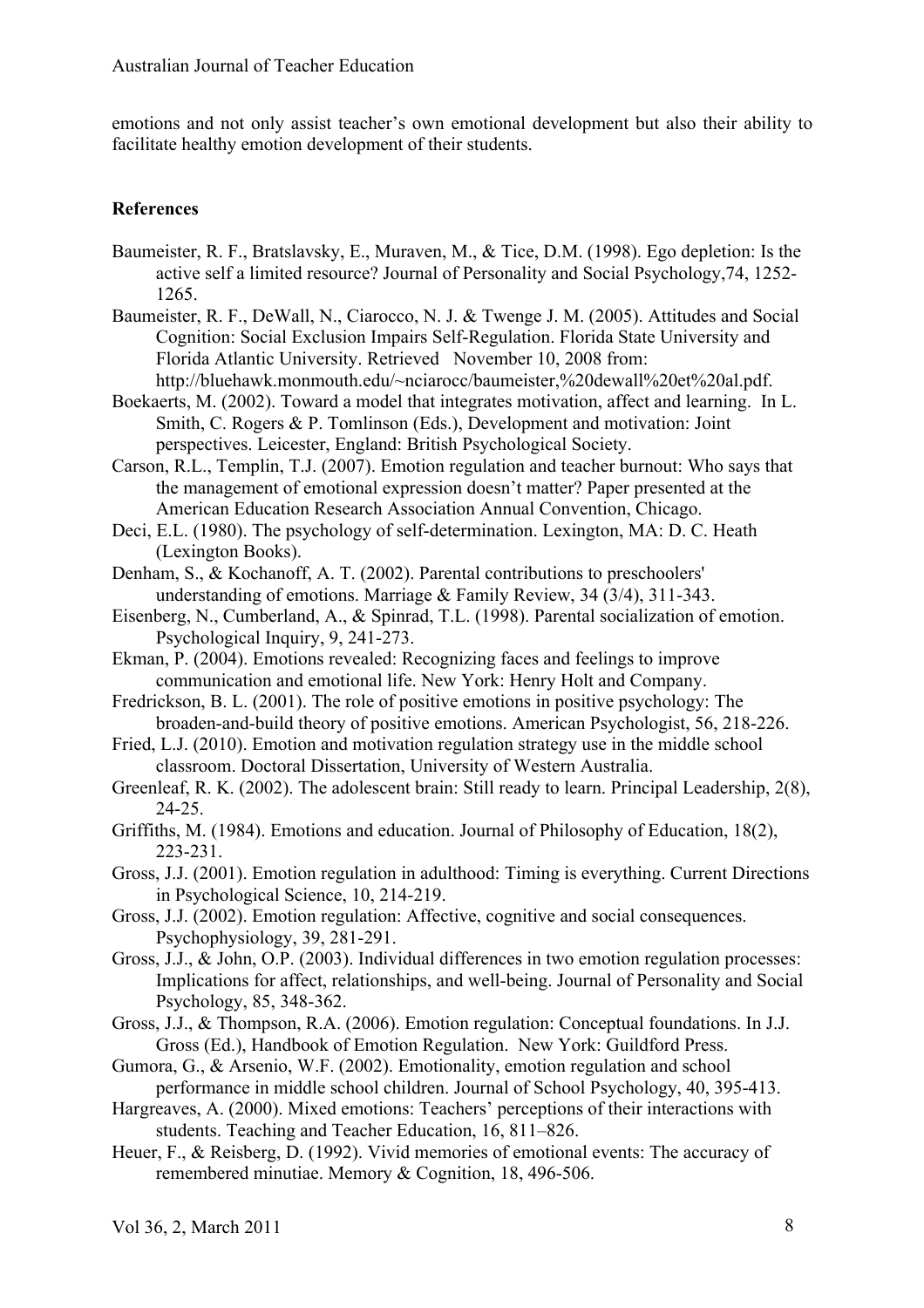- Hmelo-Silver, C. E. (2004). Problem-based learning: What and how do students learn? Educational Psychology Review, 16, 235–266.
- Hoffman, D. (2009). Reflecting on social emotional learning: A critical perspective on trends in the United States. Review of Educational Research, 79(2), 533-557.
- Immordino-Yang, M. H., & Damasio, A. R. (2007). We feel, therefore we learn: The relevance of affective and social neuroscience to education. Mind, Brain and Education,  $1(1)$ ,  $3-10$ .
- Järvelä, S., Hurme, T.R., & Järvenoja, H. (2007). Self-regulation and motivation in computer supported collaborative programs. In Ludvigsen, S., Lund, A. & Saljo, R. (Eds.), Learning in social practices. ICT and new artifacts - transformation of social and cultural practices. EARLI series: Advances in Learning. Pergamon.
- Järvenoja, H., Järvelä, S. (2009). Emotion control in collaborative learning situations: Do students regulate emotions evoked by social challenges? British Journal of Educational Psychology, 79, 463-481.
- Koole, S. (2009). The psychology of emotion regulation: An integrative view. Cognition and Emotion, 23, 4-41.
- Korinek, L., Walther-Thomas, C., McLaughlin, V. & Williams, B. (1999), Creating classroom communities and networks for student support, Intervention in School and Clinic, 35(1), 3-9.
- Kuhl, J. & Fuhrmann, A. (1998). Decomposing self-regulation and self-control: The volitional components inventory. In J. Heckhausen, and C. Dweck (Eds.), Lifespan perspectives on motivation and control. (p15-49). Hillsdale, NJ: Lawrence Erlbaum Associates.
- Langer, E. J. (2000.) Mindful learning. Current Directions in Psychological Science, 9(6), 220-223.
- LeDoux, J. (1998). The emotional brain. New York: Phoenix.
- Linnenbrink, R., & Pintrich, (2000). Multiple pathways to learning and achievement: The role of goal orientation in fostering adaptive motivation, affect and cognition. In C. Sansone & J. Harackiewicz (Eds.), Intrinsic and extrinsic motivation: the search for optimal motivation and performance. (p195-222). San Diego, CA: Academic Press.
- Maslow, A.H. (1943). A theory of human motivation. Psychological Review, 50(4), 370- 396.
- Mauss, I. B., Bunge, S. A., & Gross, J. J. (2007). Automatic emotion regulation. Social and Personality Psychology Compass, 1, 146-167.
- Mayer, J.D., & Salovey, P. (1997). What is emotional intelligence? In P. Salovey & D. Sluyter (Eds.), Emotional development and emotional intelligence. Implications for educators. NY: Basic Book.
- Melnick, S.M., & Hinshaw, S.P. (2000). Emotion regulation and parenting in AD/HD and comparison boys: Linkages with social behaviours and peer preference. Journal of Abnormal Child Psychology, 28, 73-86.
- Op 't Eynde, P. (2004). A socio-constructivist perspective on the study of affect in mathematics education. In M. Johnsen Høines & A. B. Fugelstad (Eds.), Proc. 28th Conf. of the Int. Group for the Psychology of Mathematics Education (Vol. 1, pp. 118- 122). Bergen, Norway: PME.
- Osterman, K.F. (2000). Students' need for belonging in the school community. Review of Educational Research, 70(3), 323-368.
- Parrott, W. G., & Spackman, M. P. (2000). Emotion and memory. In M. Lewis & J.M. Haviland-Jones. (Eds.), Handbook of Emotions, 2nd edn., (pp. 476–490) Guilford Press: New York.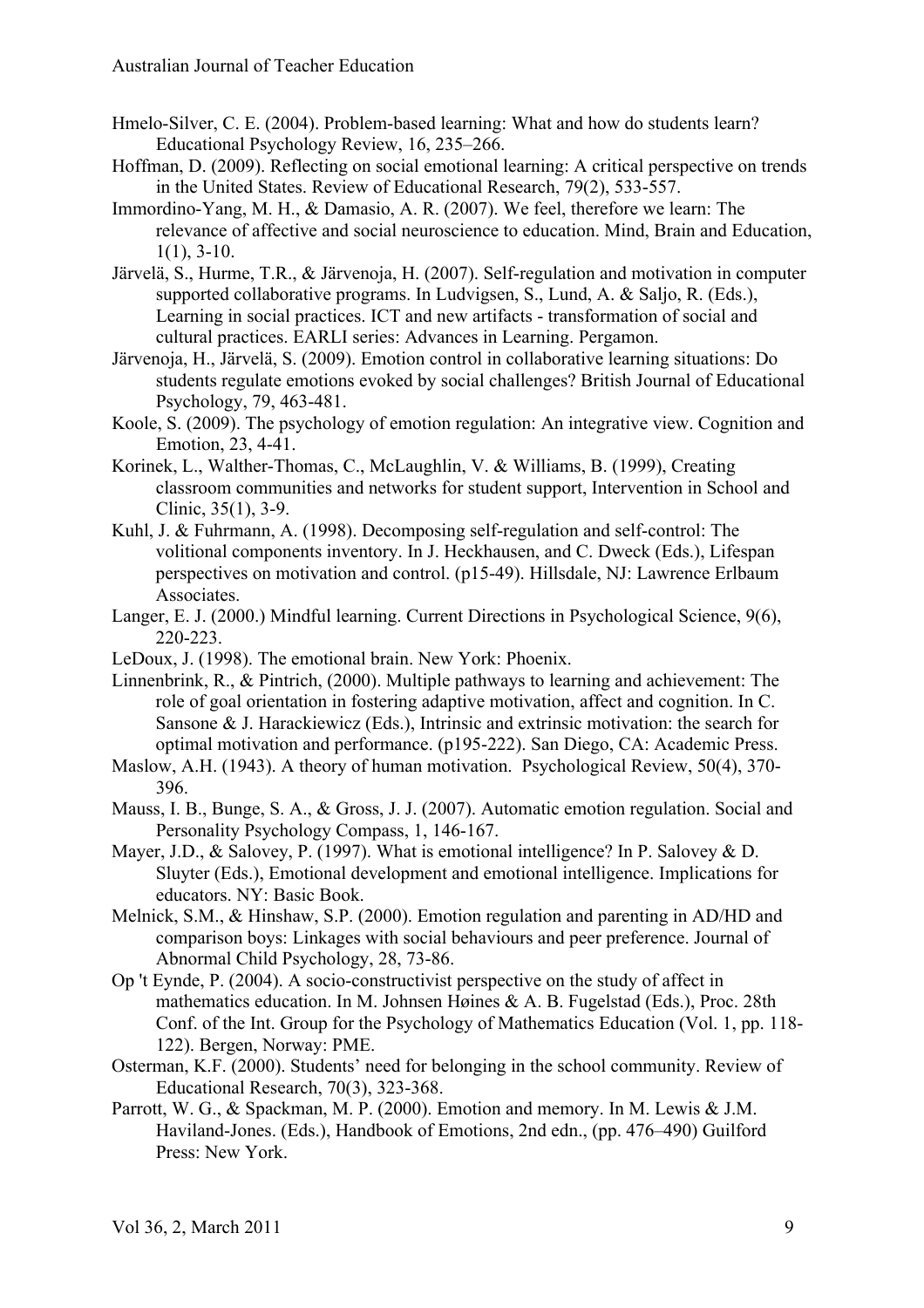- Pekrun, R. (1992). The impact of emotions on learning and achievement: Towards theory of cognitive/motivational mediators. Applied Psychology, 41, 359-376.
- Pincus, D.B., & Friedman, A.G. (2004). Improving children's coping with everyday stress: Transporting treatment interventions to the school Setting. Clinical Child and Family Psychology Review, 7 (4), 223-240.
- Prizmic, Z. (2000). Mood regulation strategies and subjective health. Unpublished doctoral dissertation. Croatia: University of Zagreb.
- Reeve, J., Jang, H., Carrell, D., Jeon, S. & Barch, J. (2004). Enhancing students' engagement by increasing teachers' autonomy support. Motivation and Emotion, 28(2), 147-169.
- Roseman, I.J., & Smith, C.A. (2001). Appraisal theory: Overview, assumptions, varieities, controversies. In K.R. Scherer, A. Schorr, & T. Johnstone (Eds.), Appraisal processes in emotion: Theory, methods, research (pp. 3-19). New York: Oxford University Press.
- Ryan, H., & Patrick, A. (2003). Identifying adapive classrooms: Analyses of measures of dimensions of the classroom social environment. Paper prepared for the Positive Outcomes Conference, March 2003.
- Schutz, P.A., & Lanehart, S.J. (2002). Introduction: Emotions in education. Educational Psychologist, 37, 67-68.
- Schutz. P. A., Hong, J., Cross, D., & Osbon, J. (2006). Reflections on investigating emotion in educational activity settings. Educational Psychology Review, 18(4), 406-413.
- Sutton, R.E. (2004). Emotion regulation goals and strategies. Social Psychology of Education 7, 379–398.
- Sutton, R.E. & Wheatley, K. (2003). Teachers' emotions and teaching: A review of the literature and directions for future research. Educational Psychology Review, 15(4), 327.
- Thompson, R.A. (1991). Emotional regulation and emotional development. Educational Psychology Review, 3(4), 269.
- Turner, J.C., Meyer, D.K., & Schweinle, A. (2003). The importance of emotion in theories of motivation: Empirical, methodological, and theoretical considerations from a goal theory perspective. International Journal of Educational Research, 39(4-5), 375-393.
- Van Dillen, L.F., & Koole, L. (2007). Clearing the mind: A working memory model of distraction from negative mood. Emotion, 7(4), 715-723.
- Weare, K. (2004). Developing the emotionally literate school. London: Sage.
- Wentzel, K. R. (1998). Social relationships and motivation in middle school: The role of parents, teachers, and peers. Journal of Educational Psychology, 90, 202–209.
- Winzelberg, A. J. & Luskin, F. M. (1999). The effect of a meditation training in stress levels in secondary school teachers. Stress Medicine, 15, 69-77.
- Wubbels, T.,Brekelmans, M., & Hooymayers, H. (1991). Interpersonal teacher behavior in the classroom. In B. J. Fraser, & H. J. Walberg (Eds.), Educational environments: Evaluation, antecedents and consequences (pp. 141-160). Oxford, UK: Pergamon.
- Zimmerman, B. J., & Lebeau, R. B. (2003). A commentary of self-directed learning. In D. H. Evensen, & C. E. Hmelo (Eds.), Problem-based learning: A research perspective on learning interactions (pp. 299-313). Mahwah, NJ: Lawrence Erlbaum Associates, Publishers.
- Zins, J.E., Bloodworth, M.R., Weissberg, R.P., & Walberg, H.J. (2007). The scientific base linking social and emotional learning to school success, Journal of Educational and Psychological Consultation, 17(2), 191-210.

# **Acknowledgement**